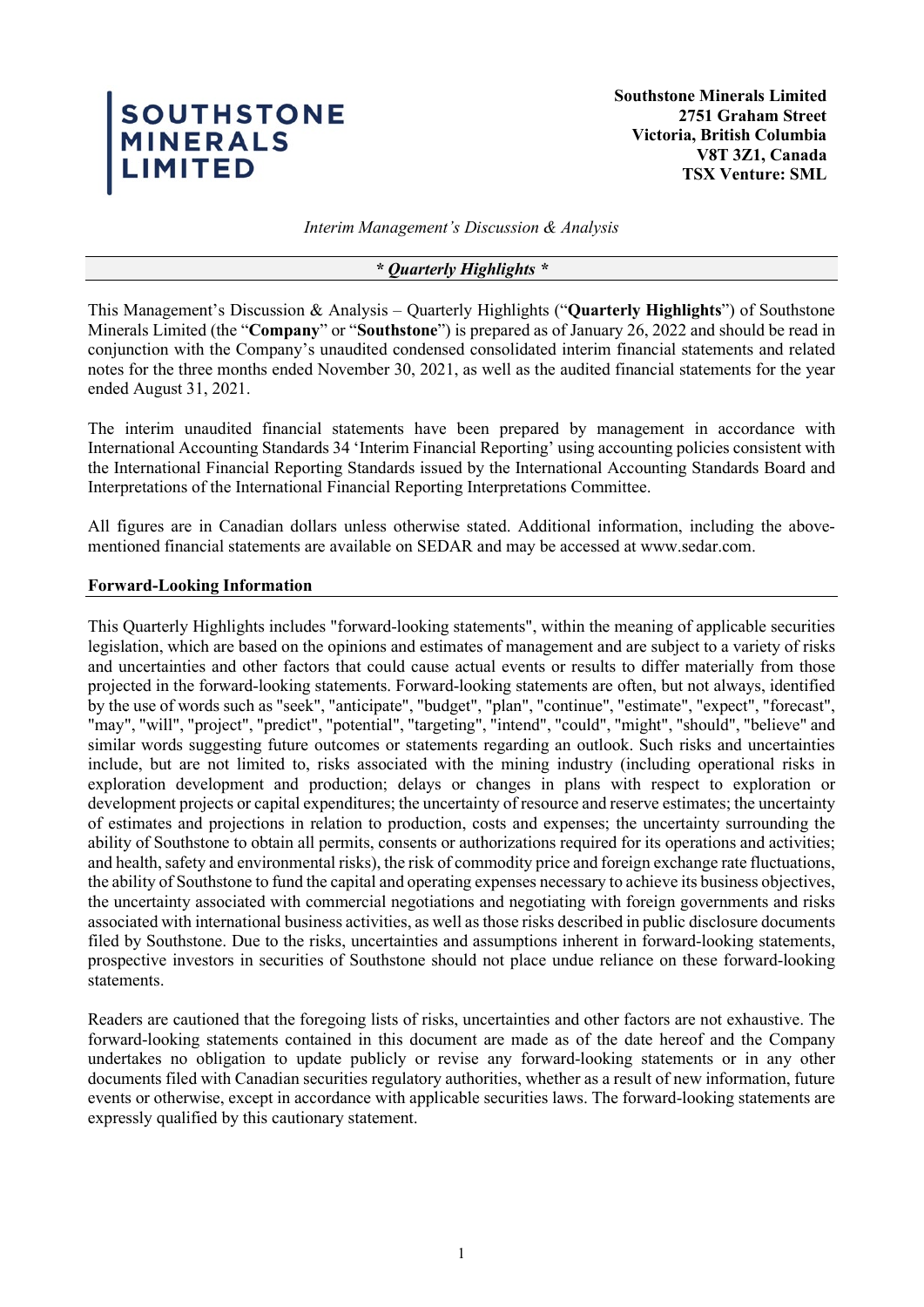The Company is reporting a loss for the three months ended November 30, 2021 of \$155,200, compared to a profit of \$225,017 for the comparative period in 2020. The biggest contributor for the loss related to the threemonth period was the decreased revenues during the quarter.

A comparison of the operational expenses from continuing operations are discussed below.

### *Non-Exploration Expense Summary*

| Three months ended November 30, | 2021          |   | 2020        |
|---------------------------------|---------------|---|-------------|
| <b>Revenues</b>                 | \$<br>279,899 | S | 1,583,129   |
| Cost of sales                   | (256, 050)    |   | (1,222,997) |
| <b>Gross Profit</b>             | 23,849        |   | 360,132     |
| <b>Expenses</b>                 |               |   |             |
| Amortization                    |               |   | (825)       |
| Foreign exchange gain (loss)    | (47, 654)     |   | 17,419      |
| Management and consulting       | (102, 437)    |   | (85, 818)   |
| Office and general              | (11,099)      |   | (7, 855)    |
| Professional fees               | (11, 778)     |   | (63, 161)   |
| Shareholder information         | (5,645)       |   | (3, 423)    |
| Travel and promotion            | (655)         |   |             |
|                                 | (179, 269)    |   | (143, 663)  |

- The foreign exchange gains and losses fluctuating relates to the volatility of the South African Rand against the Canadian dollar for the period September 2021 to November 2021.
- The management and consulting charges increased compared to the comparative periods due to restructuring of the compensation paid to the CFO and exchange fluctuations between the South African Rand and Canadian Dollar.
- Office and general expenditures increased slightly compared to the comparative periods due to relatively higher telephone and accounting costs.
- Professional fees decreased in the first three months of fiscal 2022 compared to fiscal 2021 due to lower utilization of professional consultants and lower audit fees. These services include but are not limited to legal, advisory and environmental.

# *Liquidity*

Liquidity risk is the risk that the Company will not have sufficient cash resources to meet its financial obligations as they come due. The Company's liquidity and operating results may be adversely affected if the Company's access to the capital market is hindered, whether as a result of a downturn in stock market conditions generally or related to matters specific to the Company. The Company generates cash flow from both operations as well as financing activities. As at November 30, 2021, the Company had cash of \$144,907 to settle current liabilities of \$1,483,298. The Company intends to meet its financial commitments through loans, private placements, debt conversion, and profits generated from its operations. All of the Company's financial liabilities have contractual maturities of less than 365 days and are subject to normal trade terms.

The outbreak of COVID-19 has resulted in governments worldwide enacting emergency measures to combat the spread of the virus. Measures taken to contain the spread of the virus, including travel bans, quarantines, social distancing, and closures of non-essential services have triggered significant disruptions to businesses worldwide, resulting in an economic slowdown. The pandemic could continue to have a negative impact on the stock market, including trading prices of the Company's shares and its ability to raise new capital.